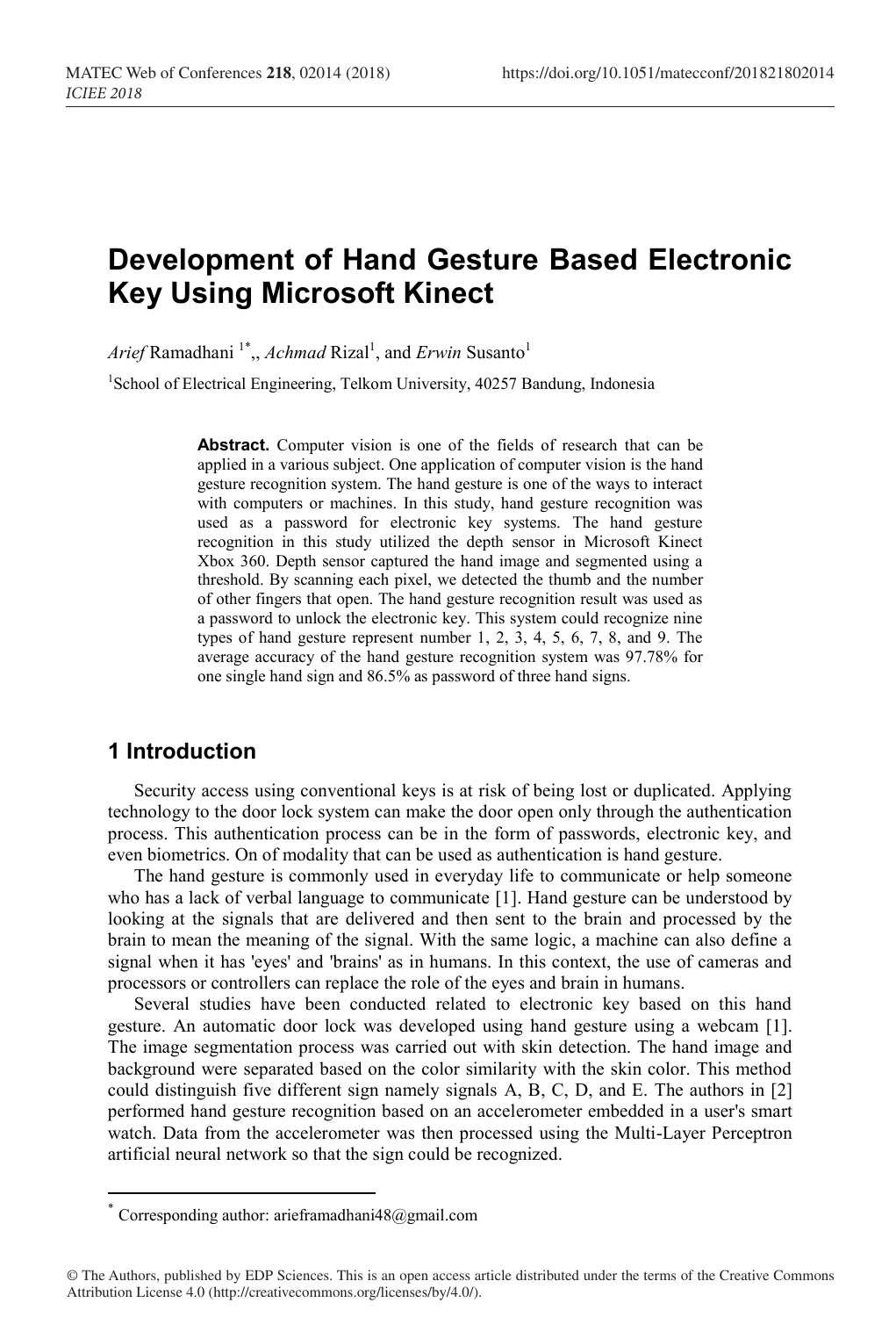### **2 Related work**

Several studies have been conducted regarding hand gesture recognition through different methods. In [3], an RGB camera was used to capture the hand image. The image segmentation process was carried out by determining the limits of red, green, and blue colors. In [4], the authors used Kinect sensor depth in the gesture recognition system. Their system could recognize ten different gestures. By using the support vector machines (SVM), the accuracy could reach more than 95%. The author in [5] also uses Kinect sensor depth in the system. Nine difference gestures can be classified using K-Mean Clustering with the accuracy was from 84% to 90%. By using a different approach, the author in [6] transformed geometrical properties of the hand including area, centroid, Euclidian distance into a feature vector. Then, neural network is used for recognition and classification. The average accuracy of this gesture recognition was 85%.

In this study, we developed a hand gesture based electronic key based on the depth sensor of Microsoft Kinect. By utilizing the Kinect sensor depth, lighting conditions did not affect the performance of this system [7]. The difference with previous research in [3-6], we used Raspberry Pi as the processor which makes this system was portable and more efficient in space considering this hand gesture recognition will be applied to the electronic key system. In this study we propose a simpler method of hand gesture recognition by scanning each pixel to detect the presence of the thumb and the number of open fingers. Using this method our system has an accuracy of 97.78 percent for single hand gesture.

## **3 Proposed method**



**Fig. 1.** Proposed method

Fig. 1 displays the proposed method. The hand gesture recognition method proposed in the paper consists of four main components: image segmentation, identification of thumb presence, detection of the number of open fingers and classification of hand signals. The rest subsection explains each process in detail.

#### **3.1 Image Segmentation**

Image segmentation is the process of dividing images into meaningful parts and not overlap based on similar criteria [8]. The purpose of image segmentation is to separate the desired object from the background. The segmentation of the grayscale image was done by determining the intensity limit (brightness) of pixels. In the depth image of the Kinect, the closest object to the sensor had the smallest intensity. In this case, the closest object to the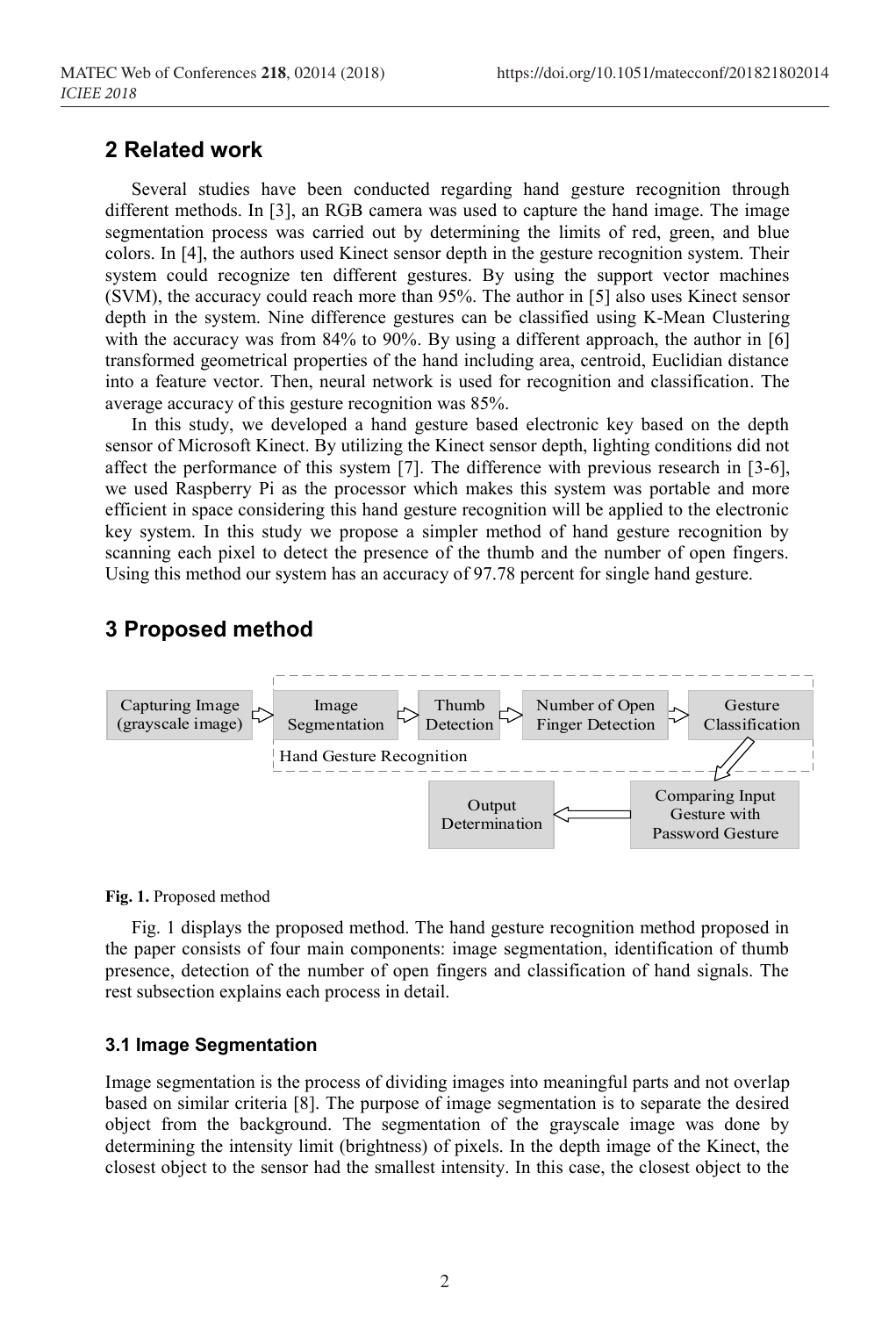sensor was the hand. So we simply took the smallest intensity in the grayscale image in the segmentation process.



**Fig. 2.** Image segmentation result

#### **3.2 Thumb detection**

Fig. 3 displays the thumb detection process. The thumb detection process was done by scanning the pixels of each column from the leftmost column. The scanning process stopped when it finds the first 255 value and records the pixel row coordinates. The line coordinate data was then compared to the row coordinate limit. If the row coordinate of the leftmost white pixel was smaller than the row coordinate limit (Fig. 3. (a)), it means that there was no thumb on the image. If the row coordinate of the leftmost white pixel was greater than the row coordinate limit (Fig. 3. (b)), it could be assumed that there was a thumb. In some instances, the row coordinates of the leftmost white pixel were greater than the row coordinate limit, but in reality, there is no thumb on the image (Fig. 3. (c)).

To complete this process, we needed to calculate the area of the white area (pixel value of 255) from the column where we found the first 255 value for 20 columns to the right. Figure 4. (a) shows the area (the red line). This area was used to distinguish that the area is part of the thumb or not. If the area obtained did not exceed the limit, then it can be said that there was a thumb, and vice versa. Based on the experiment on ten subjects, we determined the line coordinate limit at 55 and area limit of 400 pixels.



**Fig. 3.** (a) The coordinate of the leftmost white pixel is smaller than row limit, (b)(c) The coordinate of the left most white pixel is higher than row limit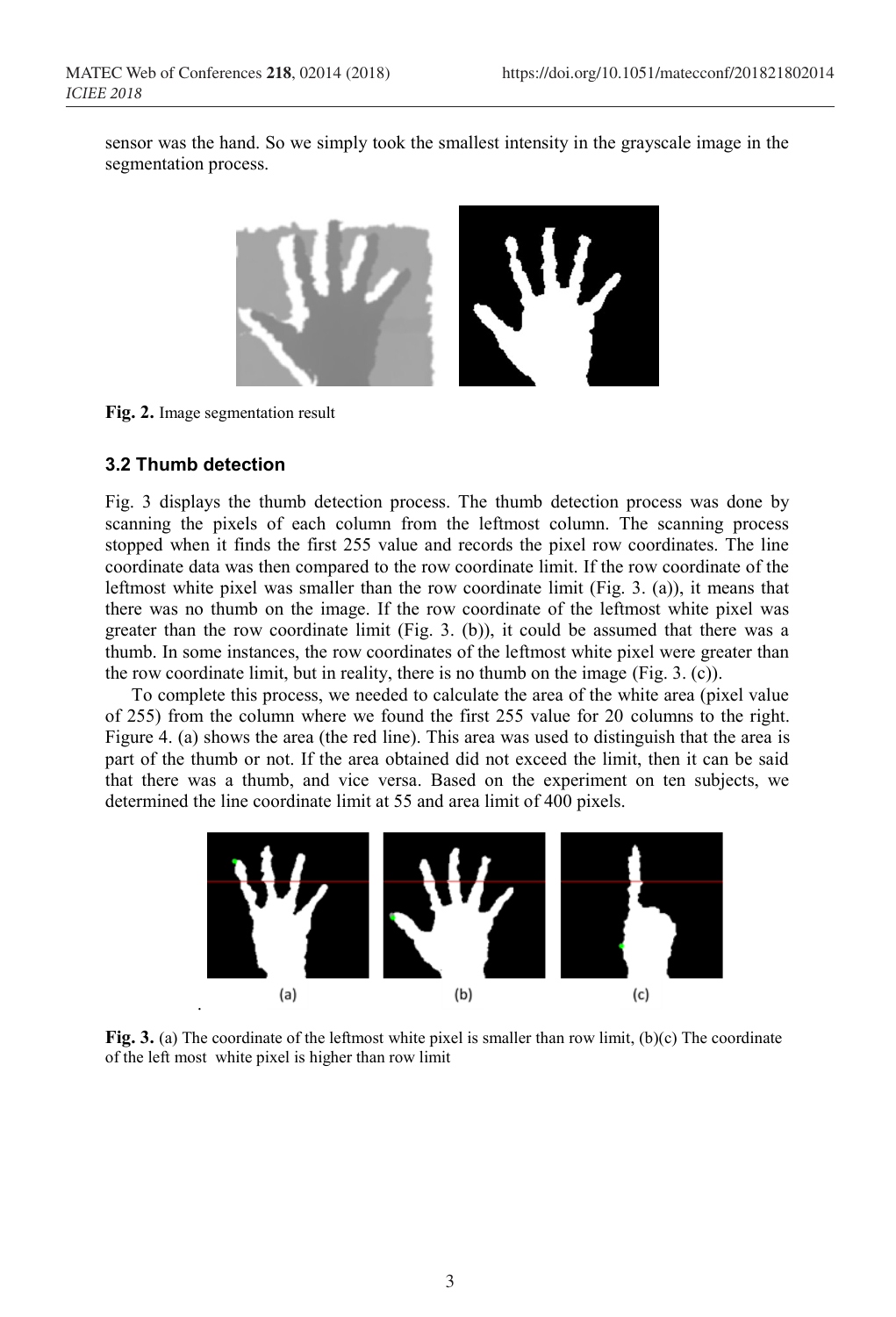

**Fig. 4.** (a) Area of white pixel on the thumb, (b) Area of white pixel when thumb was not detected.

#### **3.3 Number of open fingers detection**

We scanned each pixel from the top of each row. An open finger was obtained if the white pixels with 5 pixels before are black, and the next 4 pixels are white. Each time this condition was fulfilled in the same row, the count would increase by 1. Each time the scan changed row, the count would be reset to 0. The end value of each row would be saved. The end value of each row would be compared, and the maximum value was taken, this value indicated the number of open finger.



**Fig. 5.** Condition when open finger detected

#### **3.4 Hand gesture classification**

We classified the hand gesture base on thumb and number of open fingers. The hand gesture was classified into two conditions, namely when the thumb was detected and when the thumb was not detected. Table 1 presents the signs formed by the hand gesture.

| Thumb        | Number of open<br>finger | <b>Classification</b><br>target |
|--------------|--------------------------|---------------------------------|
| Not detected |                          | Sign 1                          |
| Not detected | 2                        | Sign 2                          |
| Not detected | ٩                        | Sign 3                          |
| Not detected |                          | Sign 4                          |
| detected     |                          | Sign 5                          |
| detected     |                          | Sign 6                          |
| detected     |                          | Sign 7                          |
| detected     | $\mathfrak{D}$           | Sign 8                          |
| detected     |                          | Sign 9                          |

**Table 1.** Combination between Thumb and number of open finger

# **4 Results and discussion**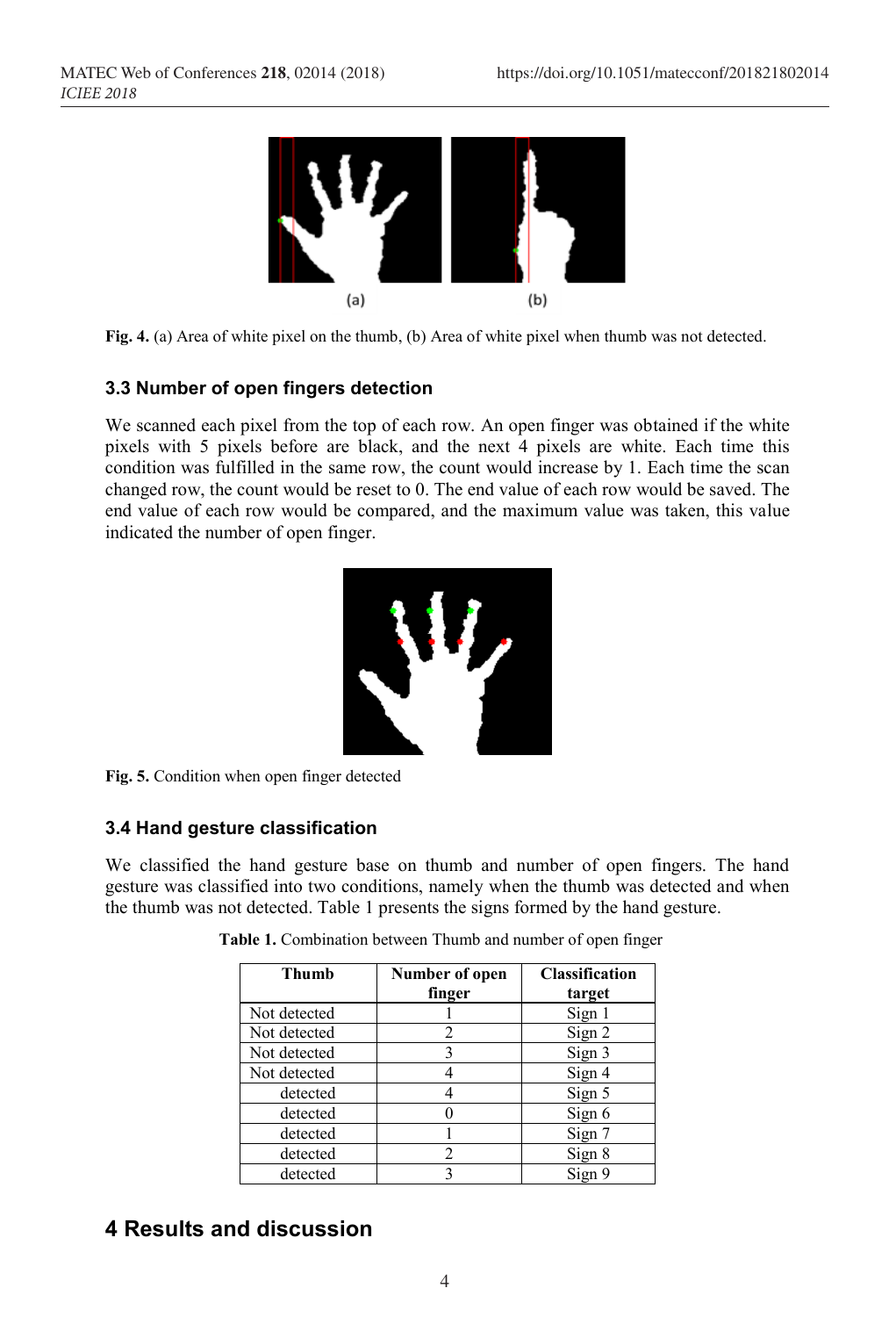Tests were carried out on 10 subjects with two test scenarios. The first test is performed on the hand gesture classification, the second test is performed on the hand gesture sequence as a password.

#### **4.1 Hand gesture classification testing**

Tests were carried out on ten subjects who demonstrated signals 1 to 9 with each signal was taken five times. The distance between hand and sensor was 60-65 cm that produced the best hand image. Table 2 summarizes the classification result of 450 experiment.

|                         |                     |                           |                                    | Cause of error           |      |
|-------------------------|---------------------|---------------------------|------------------------------------|--------------------------|------|
| <b>Detected</b><br>sign | Number of<br>errors | <b>Thumb</b><br>detection | Number of open<br>finger detection | Accuracy                 |      |
| Sign 1                  |                     |                           |                                    |                          | 100% |
| Sign 2                  | ↑                   |                           |                                    |                          | 100% |
| Sign 3                  |                     |                           |                                    |                          | 100% |
| Sign 4                  |                     |                           |                                    |                          | 100% |
| Sign 5                  | 5 and 9             |                           |                                    |                          | 98%  |
| Sign 6                  | n                   |                           |                                    | -                        | 100% |
| Sign 7                  | 7 and 8             | 9                         |                                    | 9                        | 82%  |
| Sign 8                  | Δ                   |                           |                                    | $\overline{\phantom{0}}$ | 100% |
| Sign 9                  | Q                   |                           |                                    |                          | 100% |

**Table 2.** Hand gesture classification result

Based on Table 2, misclassification occurred at most when performing a classification of sign '7' which was classified as sign '8'. There were ten errors from 450 experiment data, produced an accuracy of 97.78%.

#### **4.2 Hand gesture sequence as password testing**

At this stage, hand signals were used as passwords with three hand movement sequences. The test was performed on ten subjects who demonstrated three hand signs as a password; signal '3', sign '4' and sign '5'. Each subject demonstrated a password sign 20 times. Table 3 shows the experiment results. There were 27 errors from 200 trials. Therefore, the accuracy of the password recognition was 86.5%.

| Hand sign   | <b>Target</b> | <b>Detected</b><br>sign | <b>Number of trial</b> | Number of<br>error detection |
|-------------|---------------|-------------------------|------------------------|------------------------------|
| First sign  |               | 3 and 9                 |                        |                              |
| Second sign |               | 4 and 3                 | <b>200</b>             |                              |
| Third sign  |               | 5, 4 and 9              |                        |                              |

**Table 3**. Result of password testing

**Table 4.** Average time required by the system to identify passwords

| <b>Subjects</b> | Time to recognize<br>gesture (s) | <b>Total time to unlock</b><br>the door (s) |
|-----------------|----------------------------------|---------------------------------------------|
| Subject 1       | 1.41                             | 8.85                                        |
| Subject 2       | 1.59                             | 9,04                                        |
| Subject 3       | 1.49                             | 9.03                                        |
| Subject 4       | 1.45                             | 8.91                                        |
| Subject 5       | 129                              |                                             |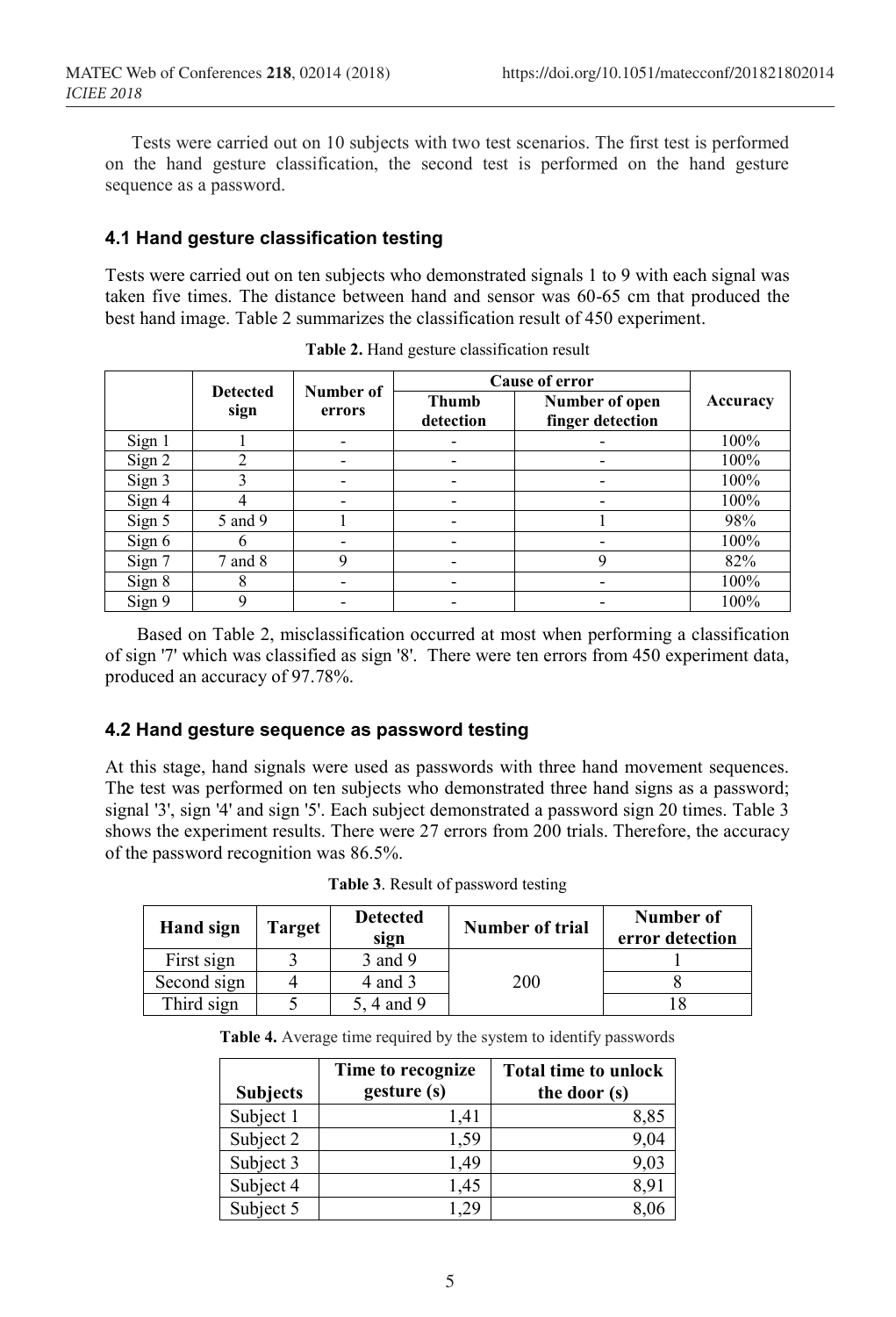| Subject 10<br>Average | 1.37<br>1.45 | 8,80<br>8,79 |
|-----------------------|--------------|--------------|
| Subject 9             | 1.54         | 9,06         |
| Subject 8             | .49          |              |
| Subject 7             | .25          |              |
| Subject 6             | 1,66         | 9.2          |

From the test, the average processing time for the recognition of hand signals is 1.45 seconds, while the total time taken by user perform the three hand sign until the key was unlocked is 8.79 seconds. The system built depended on the distance between the hand and the sensor. The distances of hand and sensors that were too close will make the image degrade while if it was too far away, it was difficult to separate hands and background.

The advantage of the system that it did not require machine learning for the classification process but only used pixel analysis. Hand sign recognition was not determined by who the person was but the sequence of hand signs. Meanwhile, the weaknesses of this system are some parameters determined from empirically trained data. In the next study, more data will be tested and longer hand signal sequence as passwords.

# **5 Conclusion**

This paper describes the design of electronic key systems using hand gesture with Kinect sensors as data acquisition devices. Based on the experiment, the system could recognize nine types of hand sign that represent numbers 1 through 9 using the right hand. Optimum distance for this system was 60 cm - 65 cm from the sensor. The hand gesture recognition system would be implemented into an electronic key system that was able to recognize three different hand signs as a password. The average accuracy of the hand gesture recognition system was 97.78% for one single hand sign and the recognition accuracy of password reached 86.5% with the average time processing of 1.45 seconds.

### **References**

- 1. R. Passarella and M. Fadli, "Hand Gesture Recognition as Password to Open The Door With Camera and Convexity Defect Method," *Proceeding of The 1st International Conference on Computer Science and Engineering*, pp. 69–73 (2014).
- 2. H. J. Ahn, J. S. Kim, J.-Y. Shim, and J. S. Kim, "Hand Gesture Recognition for Doors with Neural Network," *Proc. Int. Conf. Res. Adapt. Converg. Syst.*, pp. 15–18 (2017).
- 3. A. Chaudhary, K. Vatwani, T. Agrawal, and J. L. Raheja, "A vision-based method to find fingertips in a closed hand," *J. Inf. Process. Syst.*, vol. 8, no. 3, pp. 399–408 (2012).
- 4. T. Q. Vinh and N. T. Tri, "Hand gesture recognition based on depth image using kinect sensor," in *2015 2nd National Foundation for Science and Technology Development Conference on Information and Computer Science (NICS)*, pp. 34–39 (2015).
- 5. Yi Li, "Hand gesture recognition using Kinect," *2012 IEEE Int. Conf. Comput. Sci. Autom. Eng.*, pp. 196–199 (2012).
- 6. N. B. Bhoyar and P. M. Bartere, "Neural Network based Static Hand Gesture Recognition," *Int. J. Innov. Res. Comput. Commun. Eng.*, vol. 3, no. 2, pp. 112–116 (2014).